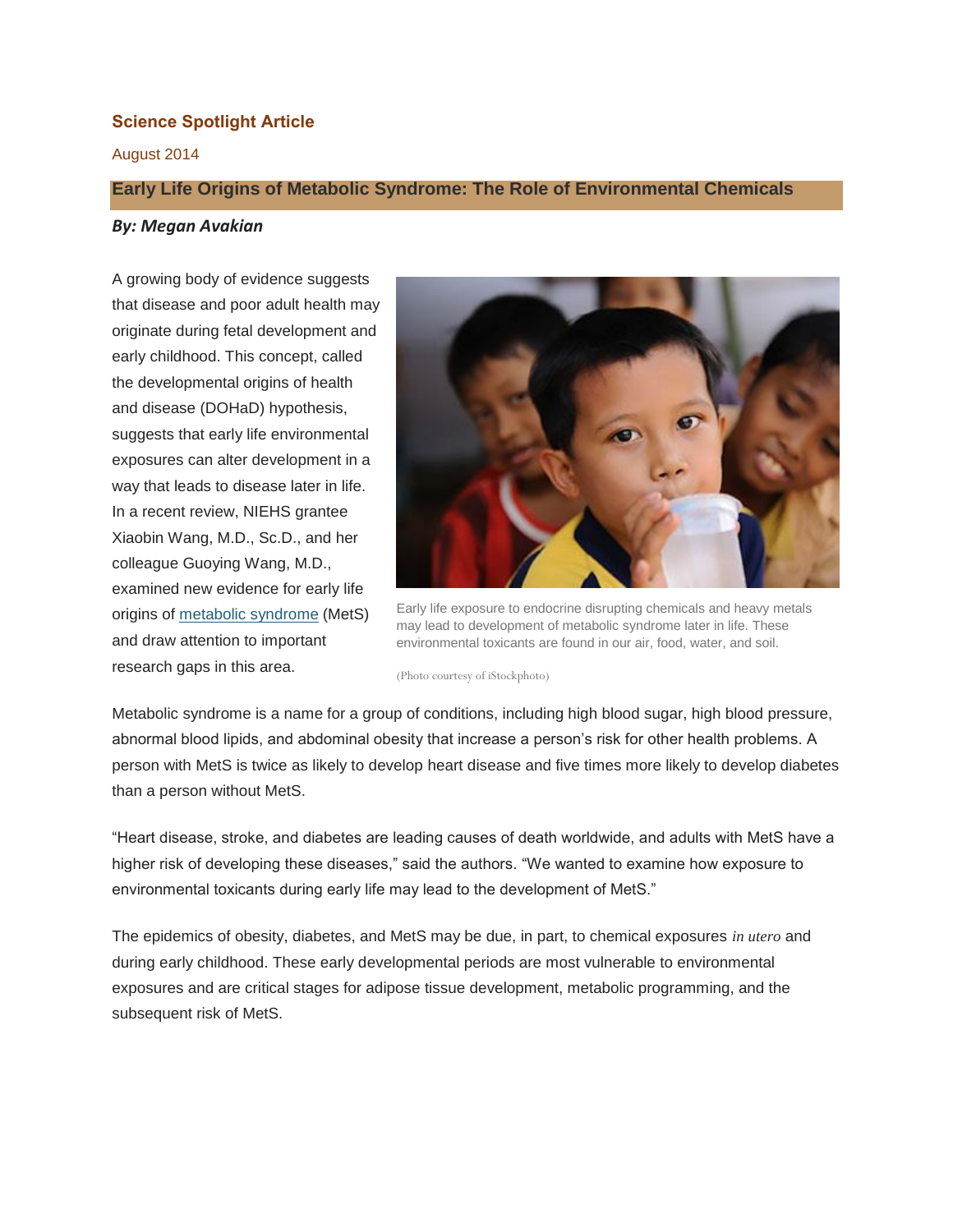The authors reviewed animal and human studies that examined how prenatal and early life exposure to [endocrine-disrupting chemicals](http://edit:9992/Rhythmyx/assembler/render?sys_contentid=9488&sys_revision=46&sys_folderid=7326&sys_context=0&sys_siteid=305&sys_variantid=925&sys_authtype=0) (EDCs) and metals influence the development of MetS. Human studies examining the metabolic impact of prenatal exposure to persistent organic pollutants (POPs)—a group of EDCs that persist in the environment for long periods of time—have been inconsistent, but exposure has been associated with increased weight and obesity later in life. Many POPs, such as the pesticide dichlorodiphenyltrichloroethane (DDT), have been banned in the United States for decades but are still used in developing countries. POPs are a global concern because they can be transported long distances by wind and water, affecting people and environments far from where they are released.

Few human studies have examined the relationship between early life exposure to the EDC bisphenol A (BPA) and MetS later in life. However, evidence from animal studies links prenatal BPA exposure to reduced glucose tolerance, increased insulin resistance, and increased body weight later in life.

Studies of people exposed to heavy metals, such as arsenic, mercury, and lead, showed an increased risk of diabetes, high blood pressure, high blood sugar, and MetS. To date, the effects of these metals on metabolic disorders have been studied almost exclusively in adults, and the authors highlight the need for more prospective birth cohort studies on the metabolic consequences of exposure to metals in early life.

The authors also reviewed studies that examined epigenetic changes resulting from prenatal exposure to environmental chemicals. Epigenetic changes alter DNA in a way that influences gene expression but does not modify the DNA sequence. Emerging evidence shows that prenatal exposure to EDCs and metals induce specific epigenetic changes that influence metabolic disease risk in later life. According to the authors, epigenetic mechanisms may be the critical biological links between genetic vulnerability, prenatal exposures, and MetS development.

"Overall, the data is very limited regarding the link between prenatal and early life exposures to environmental toxicants and risk of MetS as an adult," said Wang. To address these data gaps, the authors emphasize the need for more prospective birth cohort studies aimed at understanding exposure– response relationships, the effects of multiple exposures, and the early biological effects of exposures during critical windows of development and their long-term health consequences.

MetS and its components are generally viewed as adult problems, and strategies to reduce risk have traditionally focused on adult interventions, such as lifestyle modification. Emerging evidence that prenatal and early life exposures affect the risk of developing MetS provides an opportunity to target interventions aimed at reducing environmental exposures during vulnerable periods.

"Preventing environmental exposures during developmental periods, when they have the greatest effect, will help improve population health, minimize healthcare costs, and reduce the overall global burden of disease," said Wang. "Such interventions will be of greatest benefit to vulnerable populations."